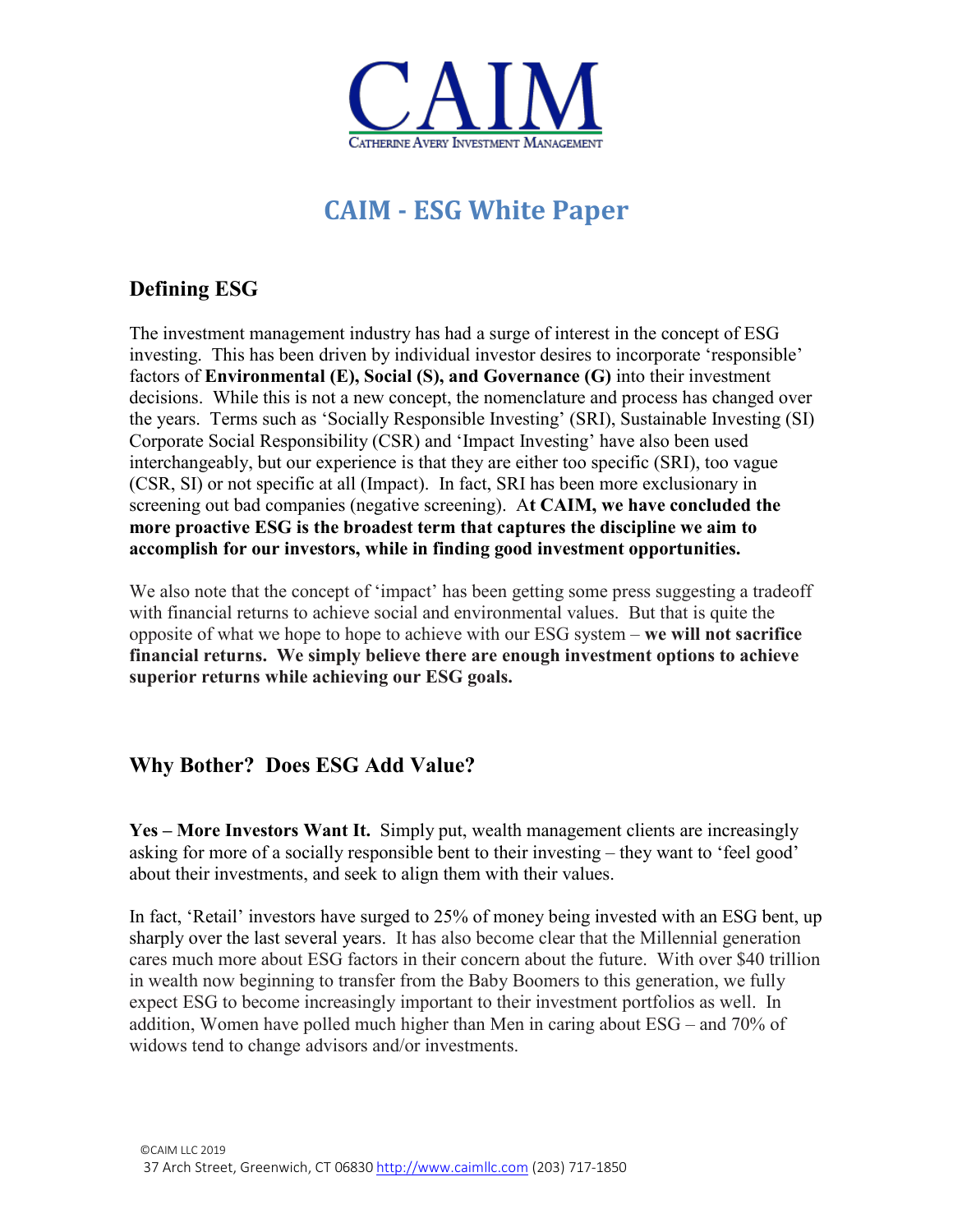

**And ESG Investing Works.** As a result, ESG funds are clearly on the increase. More than 60 new such funds were launched this past year, and more than \$10 trillion is now invested globally using ESG criteria. And such 'responsible' investing is not unrelated to investment returns. **We believe ESG can create additional alpha,** while mitigating risks which can impair assets and increase a company's cost of capital. In fact, the underlying principles of ESG are not really new, as they largely always been part of our fundamental analysis.

**Supported by Studies.** Studies have shown companies with high ESG scores can have positive performance advantages. *Deutsche Asset Management* ran a comprehensive review of many ESG studies, and concluded that 90% of such studies showed a positive or at worst neutral relationship between ESG investing and financial performance, across a number of asset classes. Also, *Oxford University* along with *Arabesque Partners* found that nearly 90% of studies suggest that ESG practices drive operational performance. **Most importantly, this review found that 80% of the studies indicate stock price performance is positively correlated with good sustainability practices.** Finally, *Calvert*  has measured the relative performance of the MSCI ESG leaders, and has found that since 1993 performance has been double the growth rate of the laggards. Even accounting for survivor bias, this is a significant finding.

On the question of causality of improved profitability, we wondered if more profitable companies do better on ESG issues because they can more afford to. In this regard, *JUST Capital* ran such data with a Fama-French model and concluded that some of the alpha can be contributed to ESG-oriented business behaviors. While this is only one study, we believe it suggests that ESG is associated with a more alpha outcome.

**Simple Supply & Demand**  $\rightarrow$  **Higher Prices.** In our view, it is a simple case of supply and demand. If over time, investors want to increasingly own companies with better ESG performance, then t**hese stocks will rise more than those with lower ESG measures**. Simply put, if more investors start doing it, the market will react – 'more buyers than sellers' means outperformance.

**A Virtuous Cycle?** Further, we see a 'virtuous cycle' evolving – as stock prices are increasingly driven by ESG factors, **managements should respond with actions that increase their own ESG scores further**. Put another way, it should become increasingly difficult for managements and boards to avoid ESG principles, especially with increasing shareholder proposals and proxy votes related to ESG driving more accountability in the boardroom. And as such a 'virtuous cycle' perpetuates itself, we believe it is essential to be 'ahead of the curve' in our investment portfolio construction for our clients.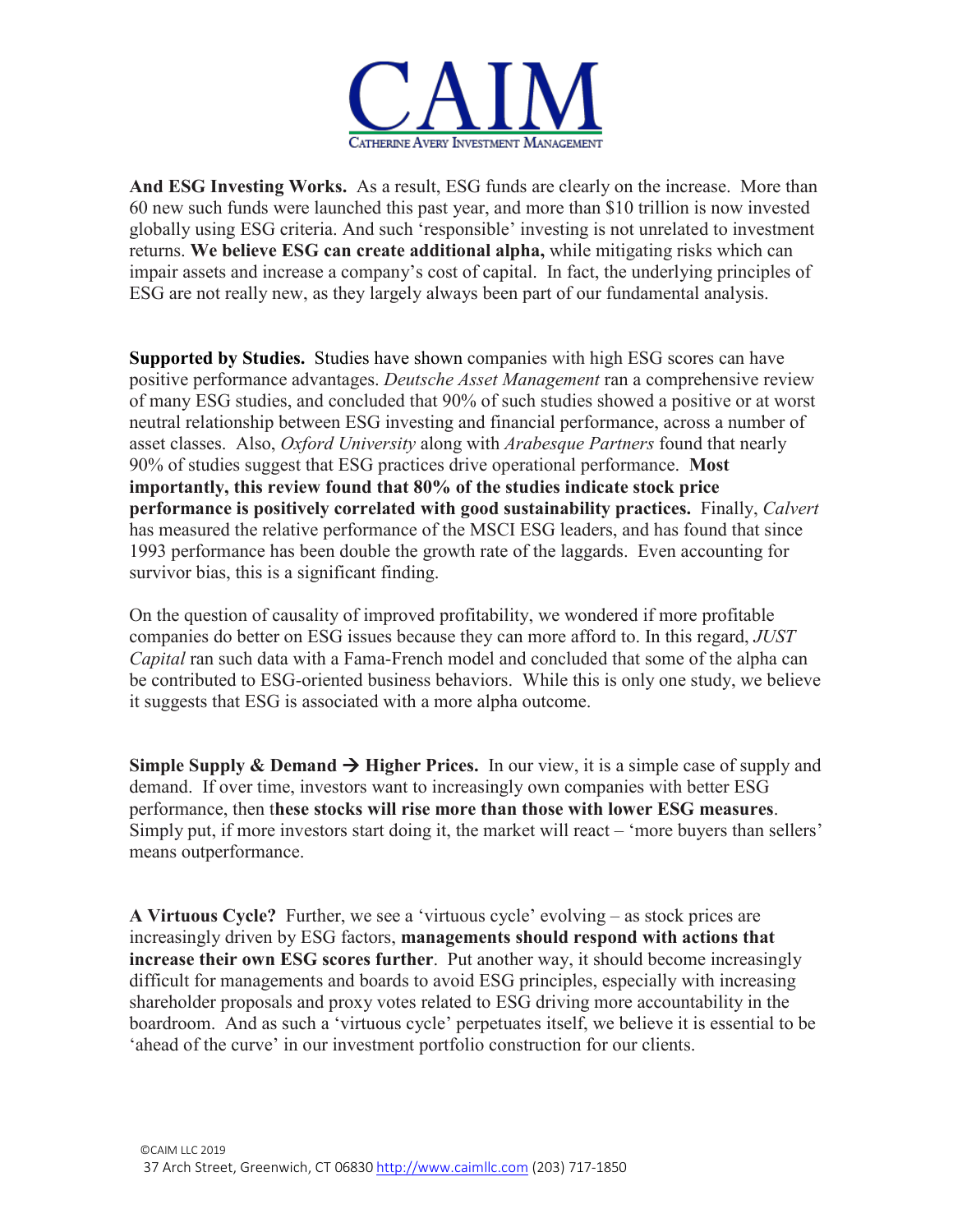

**3-Year Numbers Should Help.** Finally, our experience with asset allocation is that the longer the track record, the more likely funds can attract more capital. We note that with many of ESG funds created in the last several years, we are now coming into a period where 3-year performance histories are just being completed. In both equity and other asset classes, that has been a critical time period to illustrate track records for managers. In fact, most foundations and endowments will not consider managers that lack a 3-year track record. As such, we expect consultants, advisors, and other third-party allocators to **accelerate capital into the ESG space** over the next couple of years.

### **The Confusing Measurement System**

**Started With SASB.** The Sustainability Accounting Standards Board (SASB) was among the first to create disclosure standards for financially material sustainability issues that are relevant to each industry sector and companies within that sector. Public companies are increasingly adopting such guides to focus disclosure efforts. Such disclosure helps provide key data to providers who are helping in the measurement systems.

**Many Measurement Systems.** The good news is that there are measurement systems that are becoming increasingly popular. The bad news is that there are several different systems, and they tend to not have a lot of correlation with each other. A recent *State Street* report cites over 100 data providers. There are not quite as many scoring systems, some of them proprietary, but the major companies with more popular scoring systems include *MSCI, Sustainalytics, CDP, Robeco(RepRisk)* among others, with have developed ranking systems to measure such factors. Each provider tends to weight the various inputs differently, as well as score them differently, so it is easy to see why there is no clear consensus in this area. In fact, a recent study by *Capital Group* found an only 0.24 correlation ratio between ESG data from *MSCI* and *Robeco*. Perhaps a good analogy is stock analyst ratings – but at the end of the day, some will be more right than others.

**MSCI Fits Our Universe the Best.** While the scoring discipline is rapidly evolving, we have now had the opportunity to study these various services, albeit over a short time span, in addition to changes over this time in the overall scores and with the three components (E, S, and G) of the scoring system. With particular respect to our subset of the stock universe that are **focused on dividends and growth of such dividends, we believe that the MSCI scoring system is the best match with our screening process** with our larger capitalization universe of stocks. MSCI has a longer track record and tends to be more global in its analysis, a good fit with our typically multi-national larger cap universe. In a plug for MSCI, we note that the company highlighted the risks of forest fires to PG&E a year before catastrophe led to the firm's bankruptcy.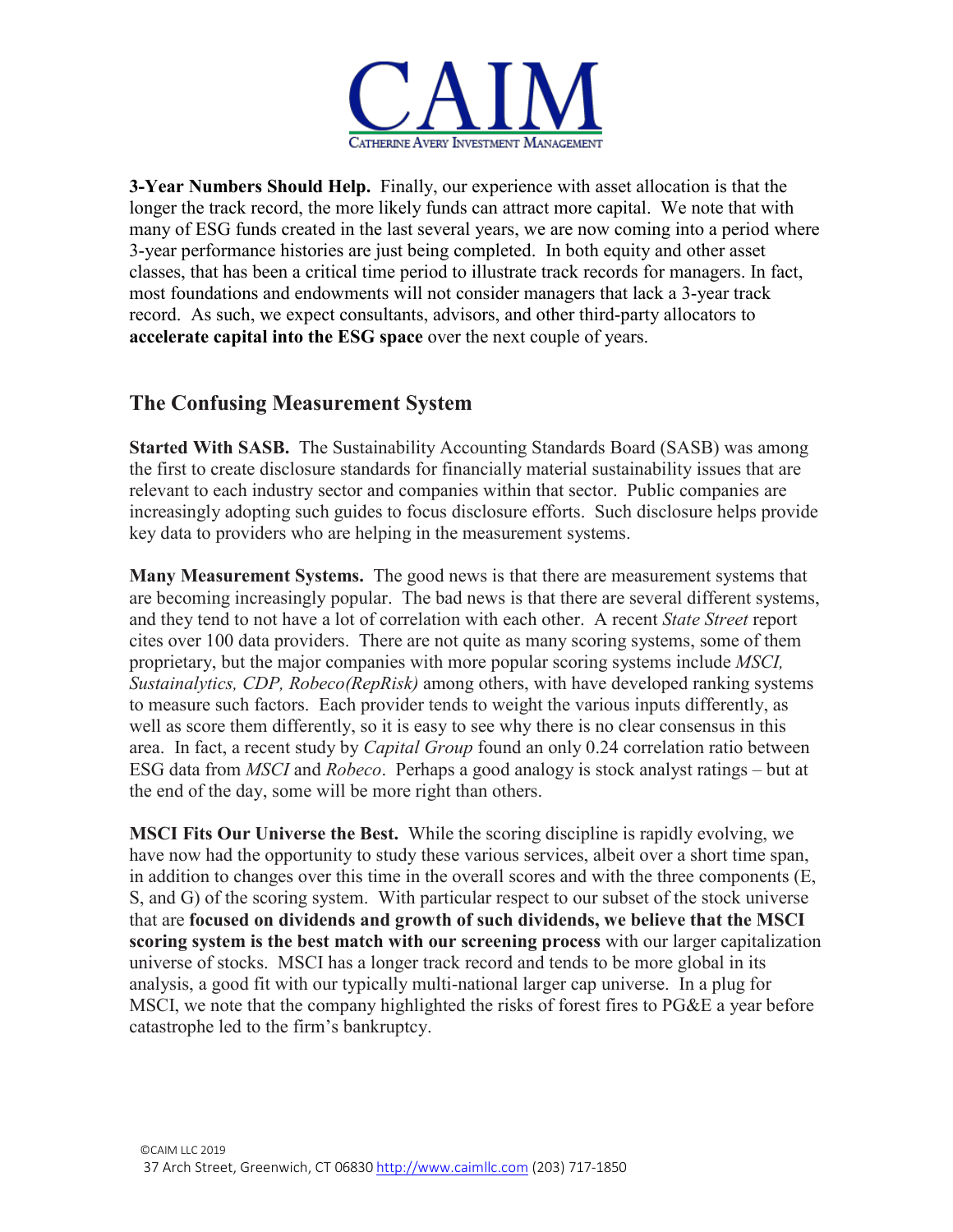

**Our Portfolio Ranks Well Above Average.** At CAIM, we combine our strict financial discipline with research from MSCI to identify companies committed to ESG principles and their positive impact on society. Our current portfolio is biased toward the best ESG ranking companies, keeping in mind that our diversification efforts do require us to be in some industry sectors that are not as well ranked as others. Nevertheless, as shown in the distribution below, **over two-thirds of our portfolio is ranked in the upper half of MSCI ranking**, BBB or above. We also have an affinity for this letter ranking system, as it tends to suggest comparison to long-running bond ranking systems from companies such as *S&P* and *Moody's*. In other words, it may be a 'language' that others may be willing to adopt due to familiarity. In summary, we believe our system helps allocate capital to those companies which have the most positive impact.



**Other Evaluators.** There are also some 'next gen' evaluators which are emerging, though we view them more as complementary to the more popular scoring systems than as a substitute. The Global Impact Investment Ratings System (GIIRS) is Impact measures in the private equity and venture capital communities, which is where many Environmental leaders were first incubated. The Global Investing Impact Network (GIIN) is more of an advocacy group than a scoring system, though it is gaining momentum among subscribers.

**Key Fund-of-Funds Players.** There are also intermediary fund management managers who aggregate RIA and manager capital in this space and allocate to the best ESG managers. Examples of leaders include *Silver Leaf Partners* in the institutional fund market and *Gitterman Wealth Management* in the high net worth market, which has implanted a SMART approach, an acronym for Sustainable Metrics Applied to Risk Tolerance. Finally, *Cornerstone Capital* not only has a broad spectrum, but also has introduced the innovative Access Impact Framework, which creates a 'heat map' which investors can view in colors for how money meets their goals instead of a numerical scale, which we view as very user friendly.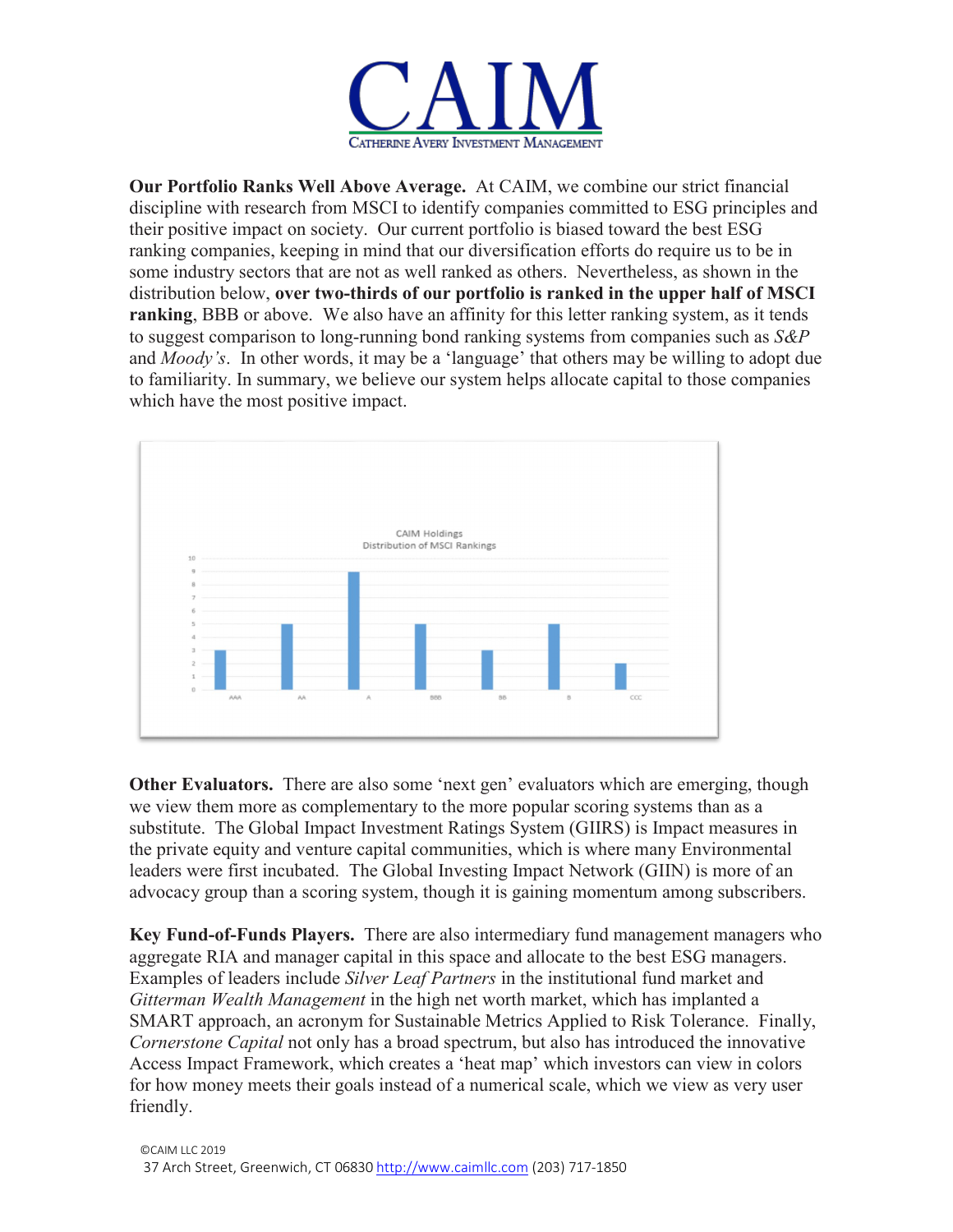

# **ESG in the Context of the CAIM Dividend Growth Strategy**

Of course, CAIM's primary focus is on owning the best companies that can pay superior dividends and have the financial power to grow those dividends at superior rates. However, we cannot own, and don't want to dilute our portfolio by owning, all the companies can fit that criteria. So **adding an ESG layer to our stock selection process helps us narrow our screening process further**, and as we believe these stocks will be increasingly in demand over the longer term, **we believe our approach will enhance outperformance**.

To this end, we focus on buying companies whose scores are above average, both relative to the market and relative to their peer group. We note that some industry sectors tend to score lower than others, particularly on the more absolute Environmental factor. As we still strive to diversify our portfolio across industry sectors, we don't want to completely ignore an S&P sector. In such case, we put more weight on the Social and Governance components, as well as consider the relative Environmental score within the industry sector.

**We also look for companies with 'ESG Momentum'.** Ranking systems have now been around long enough that one could see patterns or changes in scoring components. A company with would give it positive such momentum, which we intend to value as well, particularly for such companies in industry sectors that don't score as well overall. **A positive trend in such scoring will move that name up rapidly in our screen rankings. We call this 'ESG Momentum'.**

Finally, we note that some factors are more financially material than others with respect to a specific company. Since ultimately our mission is to achieve superior investment returns, **we have found that good Governance has the most direct impact on a company's financial returns**, while Environmental and Sustainability factors have a more indirect and longer term impact on returns. So **we put a particular emphasis on the 'G' scoring** in the MSCI component index, particularly as we believe popular perception on ESG is focused more on a 'Green' or 'anti-pollution' measures (E), so-called 'negative screening'.

**In the remainder of this note, we provide more granularity on the detailed components of the ESG factors which we focus on at CAIM in our investment decisions. We believe such factors below are the most material to financial results.**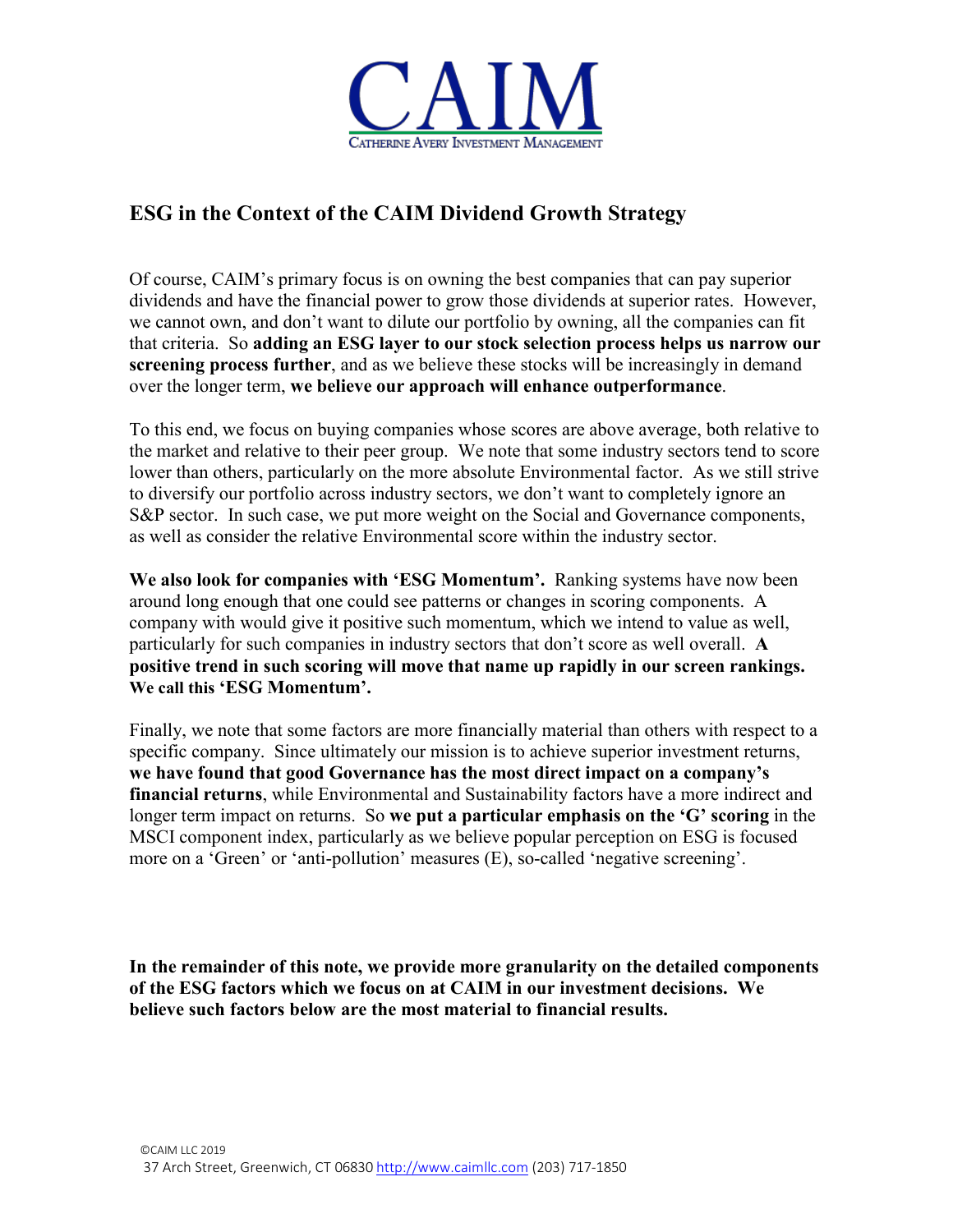

#### **Environmental Factors**

Unlike the Social and Governance components, not all of our companies have relevant environmental measures in the 'green' sense of the word, but even service-oriented companies have resources and consumption that need to be managed. At CAIM, Environmental Factors that are important to us include:

- Energy management
- Environmental impact of supply chain
- Environmental impact of products
- Management of water scarcity
- Waste management
- Carbon emissions
- Climate change & policies
- Resource scarcity
- Lowering climate-related risks
- Litigation & reputation

#### **Social Factors**

Social factors in essence are the most mature part of the ESG discipline, in that early adopters of ESG related investing tended to focus on social factors (SRI, CSR, etc.) In fact, **over 45% of the 395 shareholder proposals submitted over the last year at public company annual meetings were related to social causes.** At CAIM, Social factors that are important to us include:

- Product safety & ethics
- Security of sensitive consumer data
- Effective cybersecurity
- Supply chain human rights
- Supply chain transparency and audit
- Employee security
- Employee health & safety
- Lower worker safety fines
- Worker compensation
- Diversity and Gender pay equity
- Community relations/impact
- Political contributions